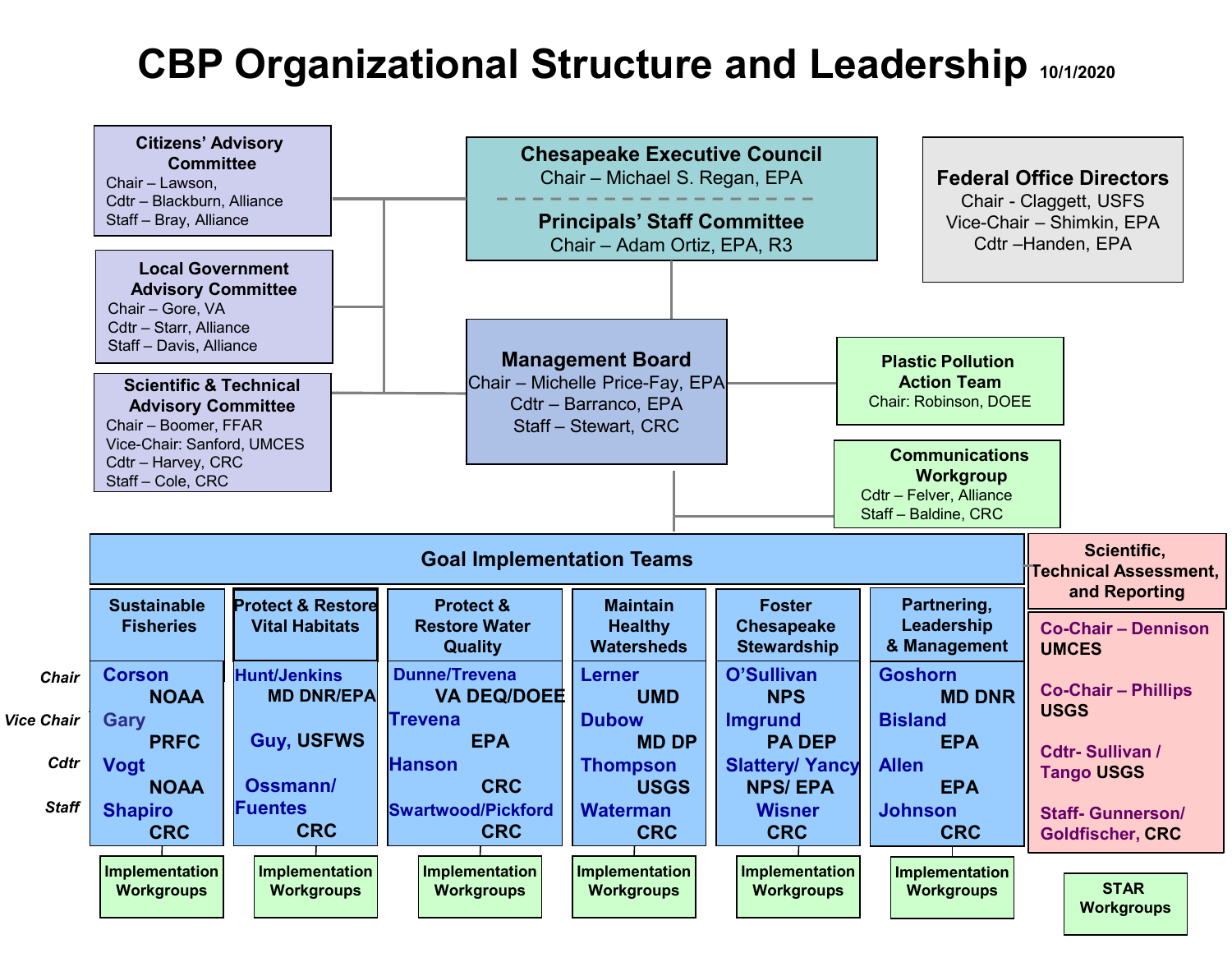## CBP GIT Implementation Workgroup Structure 10/1/2020

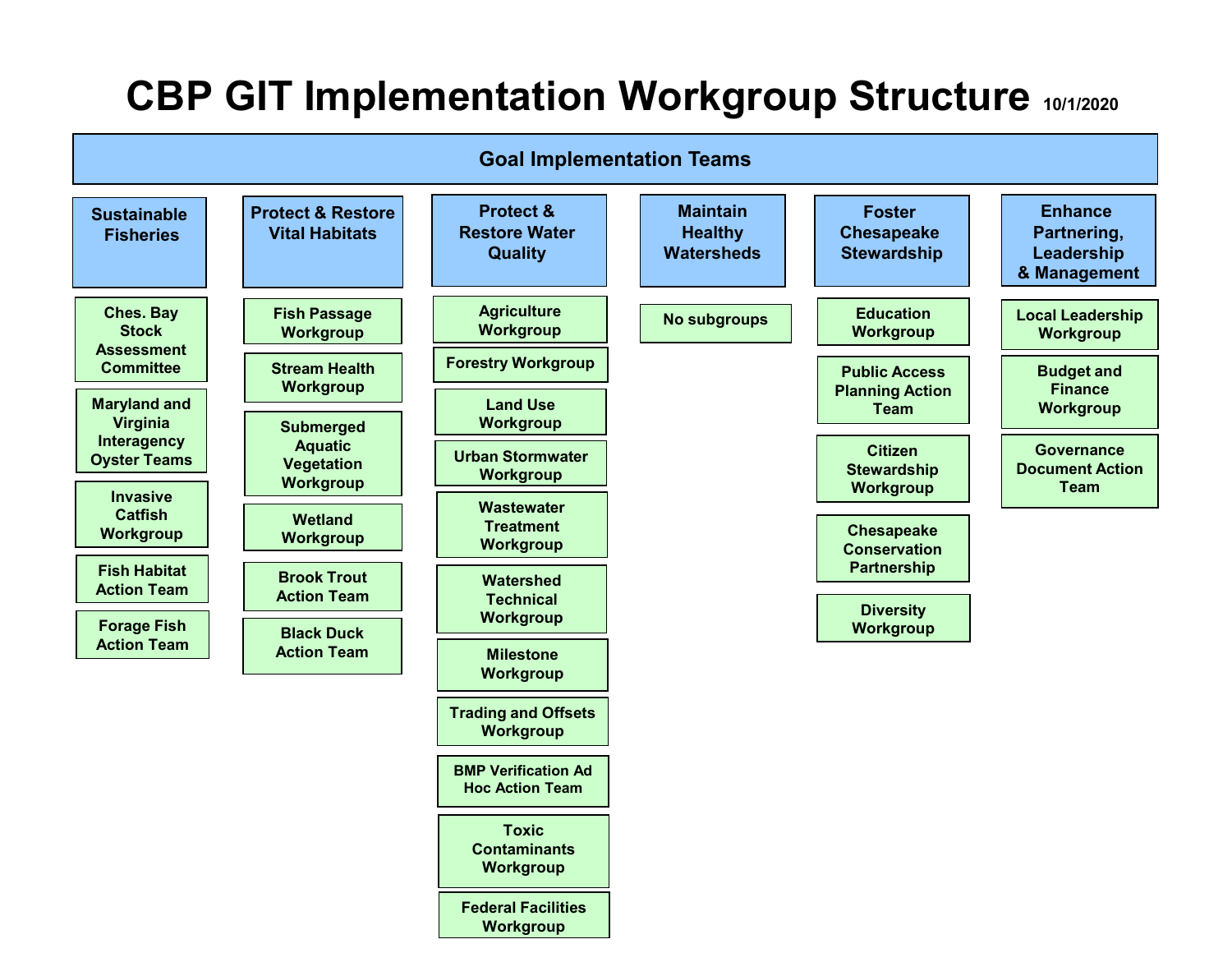#### Other CBP Workgroups 10/1/2020

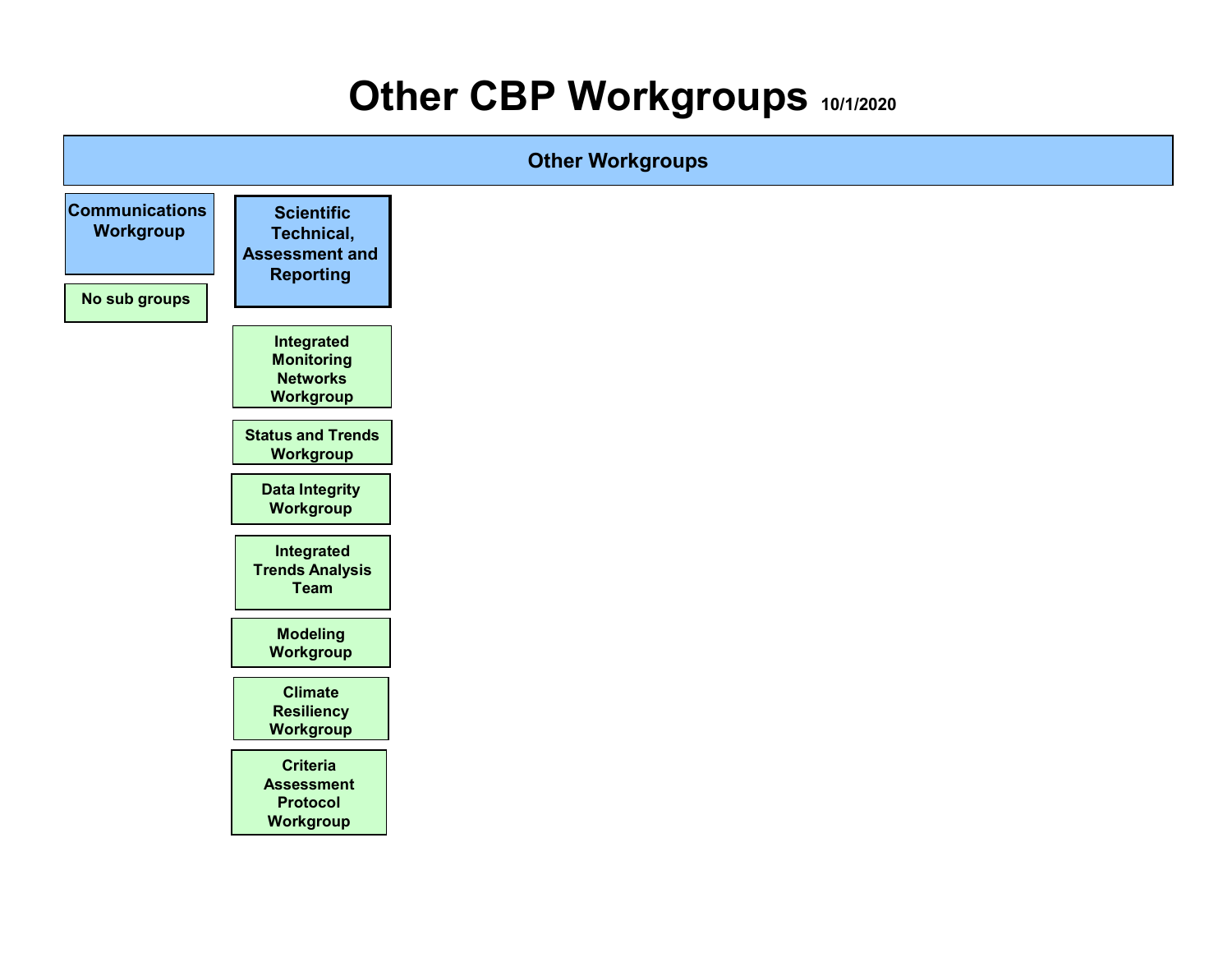# GIT and Support Group Leaders 10/1/2020

| <b>GIT and Support Group Leaders 10/1/2020</b><br><b>Vice- Chair</b><br><b>Team</b><br><b>Coordinator and</b><br><b>Chair</b><br>(or Co-Chairs)<br>Staffer(s)<br>1-Sustainable<br>Vogt/Shapiro<br>Corson<br>Gary<br>NOAA/CRC<br><b>PRFC</b><br><b>NOAA</b><br><b>Fisheries</b><br>Hunt & Jenkins<br>2 – Protect and<br>No Vice Chair<br><b>Guy/Fuentes &amp; Ossmann</b><br><b>USFWS/CRC</b><br>MD DNR/EPA<br><b>Restore Vital Habitats</b><br>Hanson/Swartwood & Pickford<br>Dunne/Trevena<br>3 – Protect and<br><b>CRC/CRC</b><br><b>Restore Water Quality</b><br><b>DOEE/EPA</b><br><b>Dubow</b><br>Thompson/Waterman<br>4 - Maintain Healthy<br>Lerner<br>MD DP<br>USGS/CRC<br><b>MD DNR</b><br><b>Watersheds</b><br>5 - Foster<br>O'Sullivan<br>Slattery & Yancy/Wisner<br>Imgrund<br><b>NPS</b><br>PA DEP<br>NPS & EPA/CRC<br><b>Stewardship</b><br>Allen/Johnson<br>Goshorn<br><b>Bisland</b><br>$6$ – Enhance<br><b>MD DNR</b><br><b>EPA</b><br><b>EPA/CRC</b><br>Partnering,<br>Leadership, and<br><b>Management</b><br>No Vice Chair<br>Dennison & Phillips<br><b>Science, Technical</b><br>Sullivan & Tango/ Gunnerson<br>& Goldfischer USGS/CRC<br>UMCES/USGS<br>Analysis, and<br><b>Reporting</b><br>No Chair<br>No Vice Chair<br>Felver/Baldine<br><b>Communications</b><br>Alliance/CRC<br>Workgroup |  |  |
|---------------------------------------------------------------------------------------------------------------------------------------------------------------------------------------------------------------------------------------------------------------------------------------------------------------------------------------------------------------------------------------------------------------------------------------------------------------------------------------------------------------------------------------------------------------------------------------------------------------------------------------------------------------------------------------------------------------------------------------------------------------------------------------------------------------------------------------------------------------------------------------------------------------------------------------------------------------------------------------------------------------------------------------------------------------------------------------------------------------------------------------------------------------------------------------------------------------------------------------------------------------------------------------------------------------------|--|--|
|                                                                                                                                                                                                                                                                                                                                                                                                                                                                                                                                                                                                                                                                                                                                                                                                                                                                                                                                                                                                                                                                                                                                                                                                                                                                                                                     |  |  |
|                                                                                                                                                                                                                                                                                                                                                                                                                                                                                                                                                                                                                                                                                                                                                                                                                                                                                                                                                                                                                                                                                                                                                                                                                                                                                                                     |  |  |
|                                                                                                                                                                                                                                                                                                                                                                                                                                                                                                                                                                                                                                                                                                                                                                                                                                                                                                                                                                                                                                                                                                                                                                                                                                                                                                                     |  |  |
|                                                                                                                                                                                                                                                                                                                                                                                                                                                                                                                                                                                                                                                                                                                                                                                                                                                                                                                                                                                                                                                                                                                                                                                                                                                                                                                     |  |  |
|                                                                                                                                                                                                                                                                                                                                                                                                                                                                                                                                                                                                                                                                                                                                                                                                                                                                                                                                                                                                                                                                                                                                                                                                                                                                                                                     |  |  |
|                                                                                                                                                                                                                                                                                                                                                                                                                                                                                                                                                                                                                                                                                                                                                                                                                                                                                                                                                                                                                                                                                                                                                                                                                                                                                                                     |  |  |
|                                                                                                                                                                                                                                                                                                                                                                                                                                                                                                                                                                                                                                                                                                                                                                                                                                                                                                                                                                                                                                                                                                                                                                                                                                                                                                                     |  |  |
|                                                                                                                                                                                                                                                                                                                                                                                                                                                                                                                                                                                                                                                                                                                                                                                                                                                                                                                                                                                                                                                                                                                                                                                                                                                                                                                     |  |  |
|                                                                                                                                                                                                                                                                                                                                                                                                                                                                                                                                                                                                                                                                                                                                                                                                                                                                                                                                                                                                                                                                                                                                                                                                                                                                                                                     |  |  |
|                                                                                                                                                                                                                                                                                                                                                                                                                                                                                                                                                                                                                                                                                                                                                                                                                                                                                                                                                                                                                                                                                                                                                                                                                                                                                                                     |  |  |
|                                                                                                                                                                                                                                                                                                                                                                                                                                                                                                                                                                                                                                                                                                                                                                                                                                                                                                                                                                                                                                                                                                                                                                                                                                                                                                                     |  |  |
|                                                                                                                                                                                                                                                                                                                                                                                                                                                                                                                                                                                                                                                                                                                                                                                                                                                                                                                                                                                                                                                                                                                                                                                                                                                                                                                     |  |  |
|                                                                                                                                                                                                                                                                                                                                                                                                                                                                                                                                                                                                                                                                                                                                                                                                                                                                                                                                                                                                                                                                                                                                                                                                                                                                                                                     |  |  |
|                                                                                                                                                                                                                                                                                                                                                                                                                                                                                                                                                                                                                                                                                                                                                                                                                                                                                                                                                                                                                                                                                                                                                                                                                                                                                                                     |  |  |